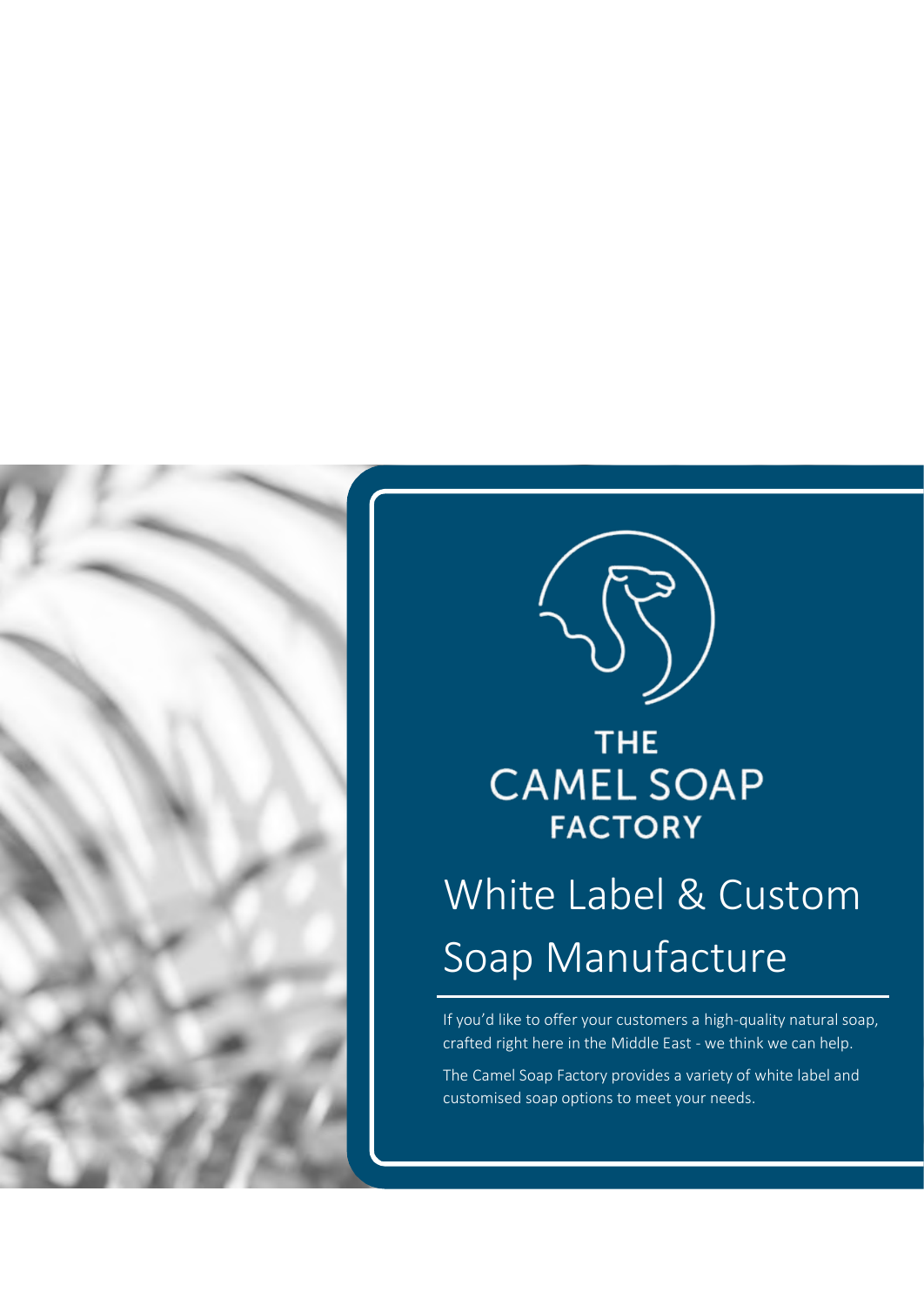#### **LET THE CAMEL SOAP FACTORY BE YOUR SOAP FACTORY**

We specialize in high quality soap manufacture, containing natural ingredients. Whether you start with one of our existing hand-crafted or milled soap bases or require a customised soap that meets your specific requirements, we have the expertise and experience to help.

In just five easy steps, we can help you to design your own customised soap.

#### STEP 1. DECIDE ON HANDMADE OR MILLED, AT THE CAMEL SOAP FACTORY WE MAKE BOTH.

#### **Handmade Cold Process Soaps**

Our handmade cold-process soaps are made the oldfashioned way: - with love and careful attention to quality. We use no machines, instead we handcraft in small batches using the centuries old cold process method. We use no heat in making our soaps which ensures that none of the goodness and healing properties of our pure ingredients is destroyed.

As with many good things in life, the cold process method is really quite simple. We mix our oils and fresh camel milk together with a saponification agent which starts the process of turning these raw ingredients into our gorgeous soaps. As the raw ingredients start their journey to becoming a natural soap (a process known as saponification), we gently blend in the finest natural essential oils that give our soaps their fabulous fragrance and aromatherapy properties.

Once the ingredients are blended, and while still in liquid form, the mixture is poured into large square moulds in which the liquid will settle and solidify. Once solidified, the soap is turned out and the blocks are hand cut to size and your logo stamped. At this stage the bars are moved into a climate controlled drying room in which they are left for four weeks to air dry and harden.

Only once the bars are cured, and only if we're completely satisfied with the quality of the batch, are they hand packed into your packaging.

Things to consider when deciding to go handmade:

- These are the gentlest soaps for the skin and if you're looking to sell a natural product then this is a great option.
- Cold process soaps are soft soaps compared to the commercial ones you may have used in the past. Drying out on a good soap dish between uses, will really extend their life.
- The soaps are made by hand, therefore there are limits to how many can be produced at a time. You should bear this in mind in terms of your future

business and your target market. We are unique as a company in being able to offer extensive handmade options and volumes.

- Not all fragrances work with cold process soaps, so if you have your own fragrance, we would need to test that it is compatible with the cold process soap.
- The soaps can be poured either into large moulds, which are then cut into bars, or we can pour into smaller moulds for single soaps. The small molded soaps can reflect different shapes but can be costly as each soap needs to be hand poured. This also limits the volumes that can be made at any one time but will give you your own unique shape. We can help put you in touch with mould makers if this is route you wish to take.

#### **Milled soaps**

The initial chemical saponification process is the same, but we start the process with a high quality pre-made base. This makes the process a little more cost effective, especially for larger volumes. Fragrances and colours are also added at the beginning of the milling process which means it is easier to incorporate your fragrance into the soap. This way, by the time it comes to the milling, the added ingredients are well mixed and evenly distributed.

To smooth it out and ensure a hard and luxurious texture, the base is put through our milling machines and turned into a soap bar. It is an artful process.

In a nutshell, here are the differences between a milled soap and a handmade soap.

- The milled soap is smoother and more refined than a handmade soap
- Milled soap is denser and consequently lasts longer than a handmade bar
- Each bar will be consistent in colour, fragrance and texture
- As the soap is processed mechanically, cutting and stamping can be automated which allows for larger batch sizes to be made.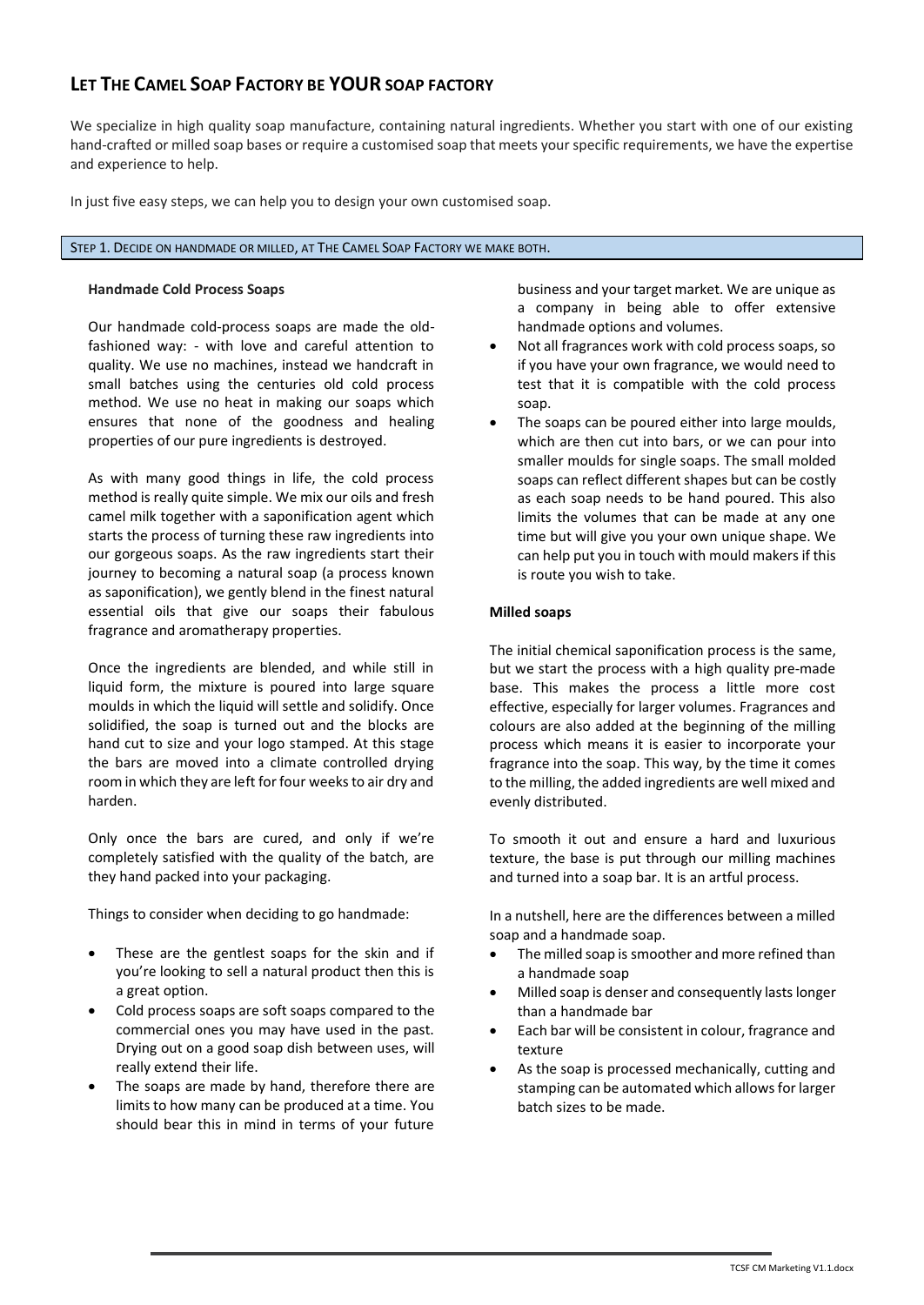STEP 2. SELECT FROM ONE OF OUR STANDARD SOAP BASES.

| <b>Handmade Cold Process Soaps</b>                                                                                                                                                                                                                                                                                            | <b>Milled soaps</b>                                                                                                                                                                                                     |
|-------------------------------------------------------------------------------------------------------------------------------------------------------------------------------------------------------------------------------------------------------------------------------------------------------------------------------|-------------------------------------------------------------------------------------------------------------------------------------------------------------------------------------------------------------------------|
| For your convenience, we've formulated three standard<br>soap bases that have been tried and tested.                                                                                                                                                                                                                          | We stock two standard bases for milled soaps. As part of<br>our commitment to sustainability and the environment,<br>all bases are sourced from sustainable sources.                                                    |
| Pure and Simple: A mild and moisturising soap base that<br>is formulated from the finest food grade Olive Oil. With<br>its roots in the very traditions of soap-making our Pure<br>and Simple soap base is a low-foaming, soap, but one<br>that is particularly gentle and suitable for daily use on<br>hands, body and face. | Palm Free: We are very unique in being able to offer a<br>palm oil free base which is based on rapeseed, sunflower<br>and coconut. This beautiful base is an off- white colour<br>and produces a long-lasting hard bar. |
| Foaming: We add coconut oil to our pure and simple<br>soap base to deliver a harder, longer lasting and higher<br>foaming soap. Still gentle and moisturising, our foaming<br>soap base is ideal for everyday home use.                                                                                                       | Palm based: We also offer RSPO certified palm oil/palm<br>kernel base. This has cost advantages over the palm-free<br>base. It is an off-white coloured base which offers a great<br>lather.                            |
| <b>Moisturising:</b> With added shea-butter, our moisturising<br>soap base is our most popular. A hard and long-lasting<br>soap with a rich lather that nourishes and protects the<br>skin from harsh climates. It's the perfect soap with which<br>to wow your customers.                                                    | <b>Both</b><br>bases<br>chelates<br>contain<br>for<br>stability<br>and<br>preservation.                                                                                                                                 |

**+ Camel Milk.** Our most luxurious recipes include locally sourced fresh camel milk or high-quality dried milk powder. Rich in lanolin and skin pampering nutrients including Alpha Hydroxy Acids and Antioxidants, camel milk helps to nourish the skin, lock in its natural moisture and keep it looking young and fresh.



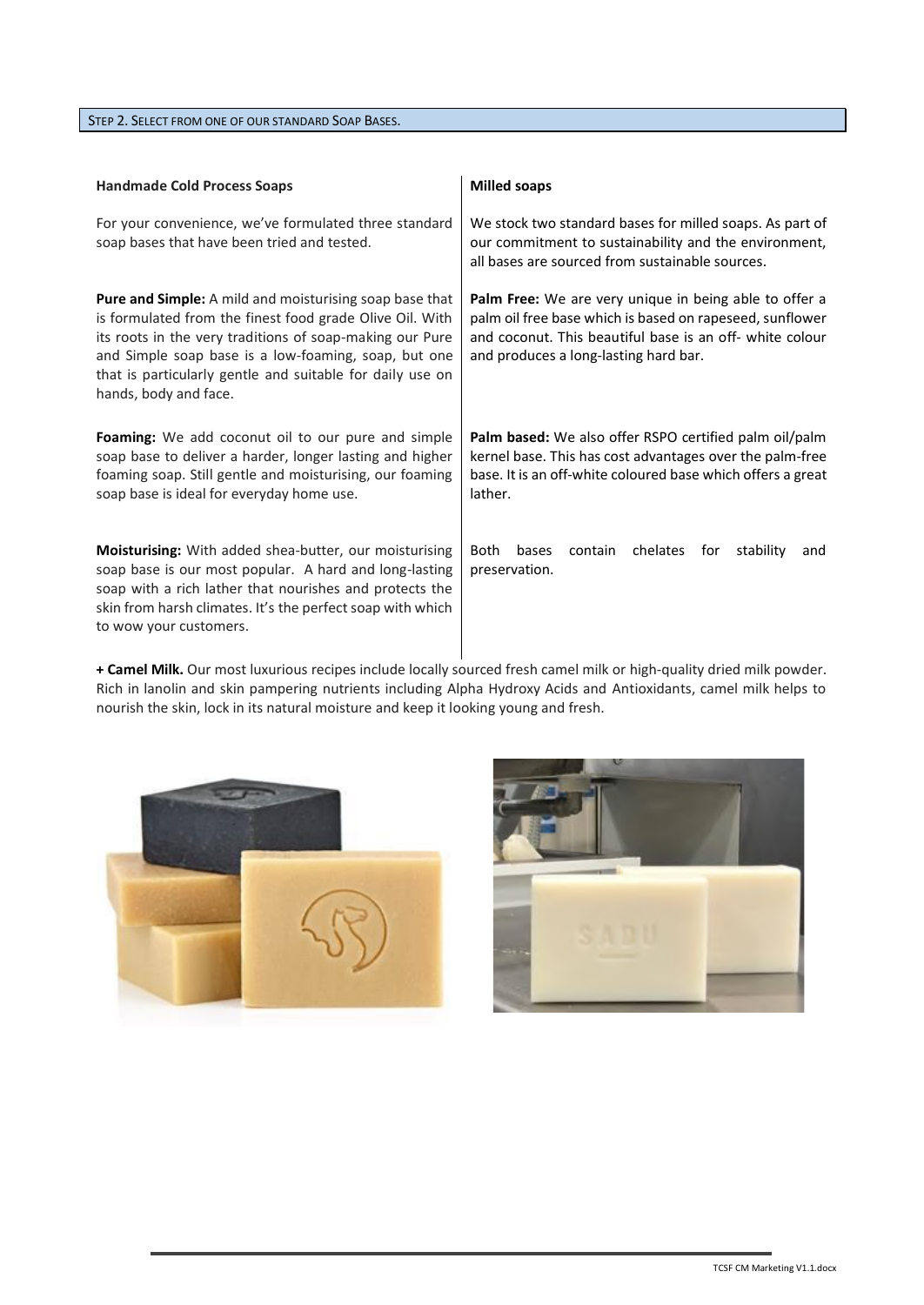#### STEP 3. CHOOSE YOUR AROMAS OR CREATE YOUR OWN.

We use only the purest essential oils, carefully chosen for their skin benefits, to create our own aromas. We keep a standard set of essential oils in stock but can source others on your behalf should you require and can and assist you to create your own blend.

If you have your own aroma, either an essential oil blend or a fragrance, that you'd like to use in your soap, we can do this. We do suggest that we conduct stability tests of the aroma in your chosen soap base as the saponification process can modify the scent and some essential oils and fragrances can cause the soap base to behave in unpredictable ways.

We typically hold stock of essential oils is shown below, but please check with us as this list does vary.

- 
- 
- **Black Cumin Seed Oil •** Lemon Oil **•** Lemon Oil
- 
- 
- Cinnamon Leaf Oil Patchouli Oil
- Coriander Russian Oi Peppermint Oil
- 
- 
- 
- 
- Ho Wood Oil
- Amyris Oil Lavender 40/42
- Bergamot Oil Lemongrass Oil
	-
- Black Pepper Oil Mandarin Oil
- Cedarwood Oil Palmarosa Oil
	-
	-
- Elemi Oil Rose Geranium Oil
- Eucalyptus Oil Sweet Orange Oil
- Grapefruit Oil Tea Tree Oil

In addition to our essential oils, we also keep a supply of fragrances that can be added to your soap. These include:

- 
- Musk Oud
- Mukhallat Aromatic Wood
	-



- 
- 
- 
- 
- 
- 
- Cypress Oil Rosemary Oil
	-
	-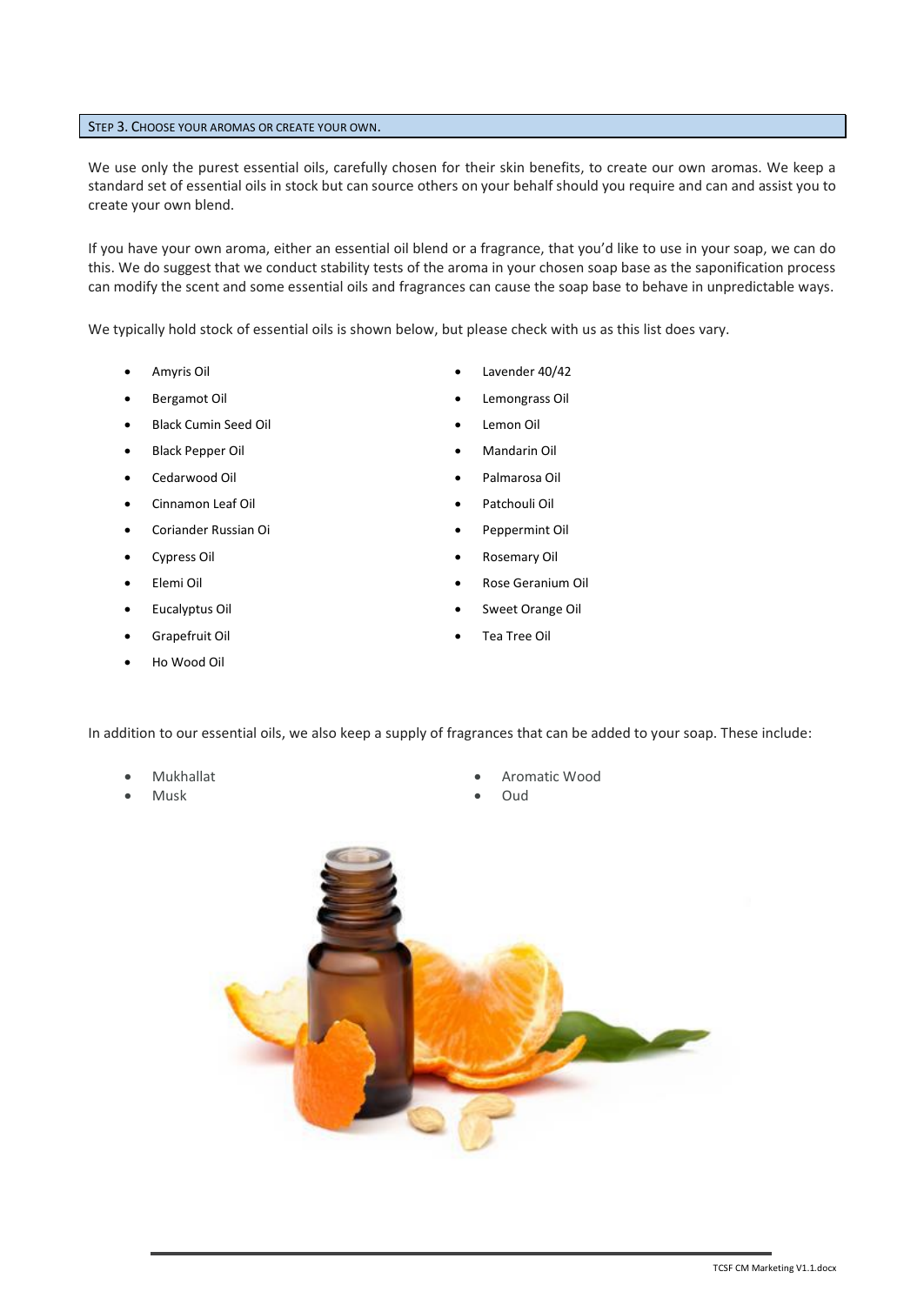#### STEP 4. ADD ANY SPECIAL INGREDIENTS.

We've created many custom soaps which include special ingredients, including Activated Charcoal, Himalayan Salt and Spirulina. Discuss your ideas with us and we'll help to make them real.



#### STEP 5. DECIDE ON THE SIZE AND LOOK OF YOUR SOAP BAR.

Your final step is deciding the size you'd like your soap cut to. We provide a standard set of sizes that can be used

If you require, we can also stamp a logo into the soap. You provide your logo or design, and we'll have the stamp manufactured ready to personalize your very own soap.

#### **HOW WE PRICE OUR CUSTOMIZATION SERVICES**

Our pricing is based on the specific choices you make in creating your soap and the quantity and frequency of manufacture that you require. Please contact us for a comprehensive quotation.

We do not specifically become involved with the design of your packaging; however, we are in contact with a number of designers with packaging experience and are happy to connect you with them.

#### **Five easy steps to a personalised soap that reflects your brand, your vision.**

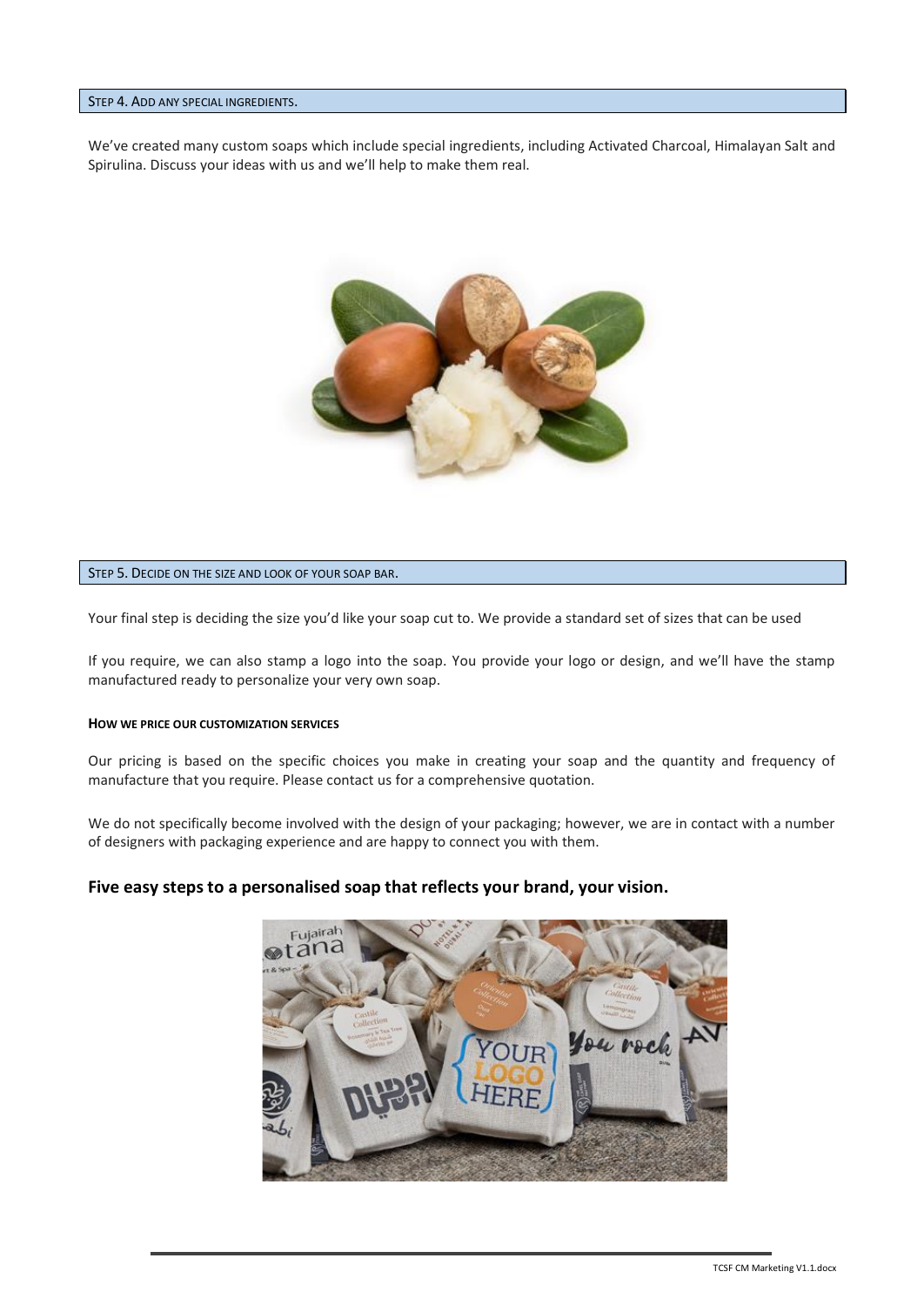#### **ABOUT THE CAMEL SOAP FACTORY**

The Camel Soap Factory is based in the UAE and offers a range of natural skincare products. Inspired by the traditions of Arabia, our products are kind to your skin and to the environment, incorporating regional ingredients that pay homage to the essence of Arabia.

While we are the world's largest manufacturer of natural soaps made with fresh camel milk, we delight in delivering a personal experience to you. We offer you a contemporary take on the traditions of Arabia, wherever you are in the world and whatever your product.

Despite its rapid growth trajectory, The Camel Soap Factory remains committed to producing handcrafted, natural, ethically produced and environmentally friendly products of the highest quality.